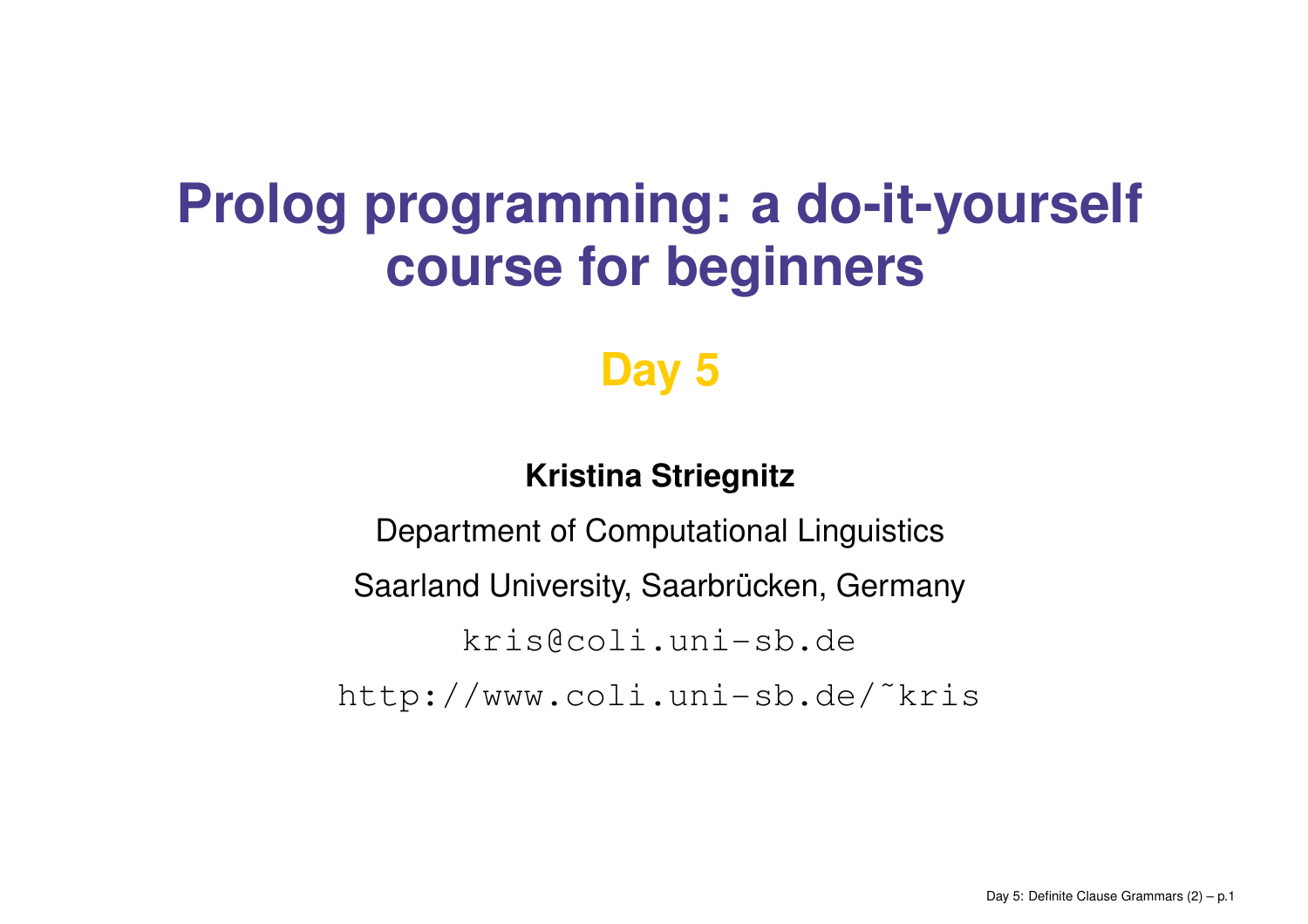# **Day 5: Definite Clause Grammars (2)**

Today: DCG parsers

Reader: Lecture 8 of *Learn Prolog Now!*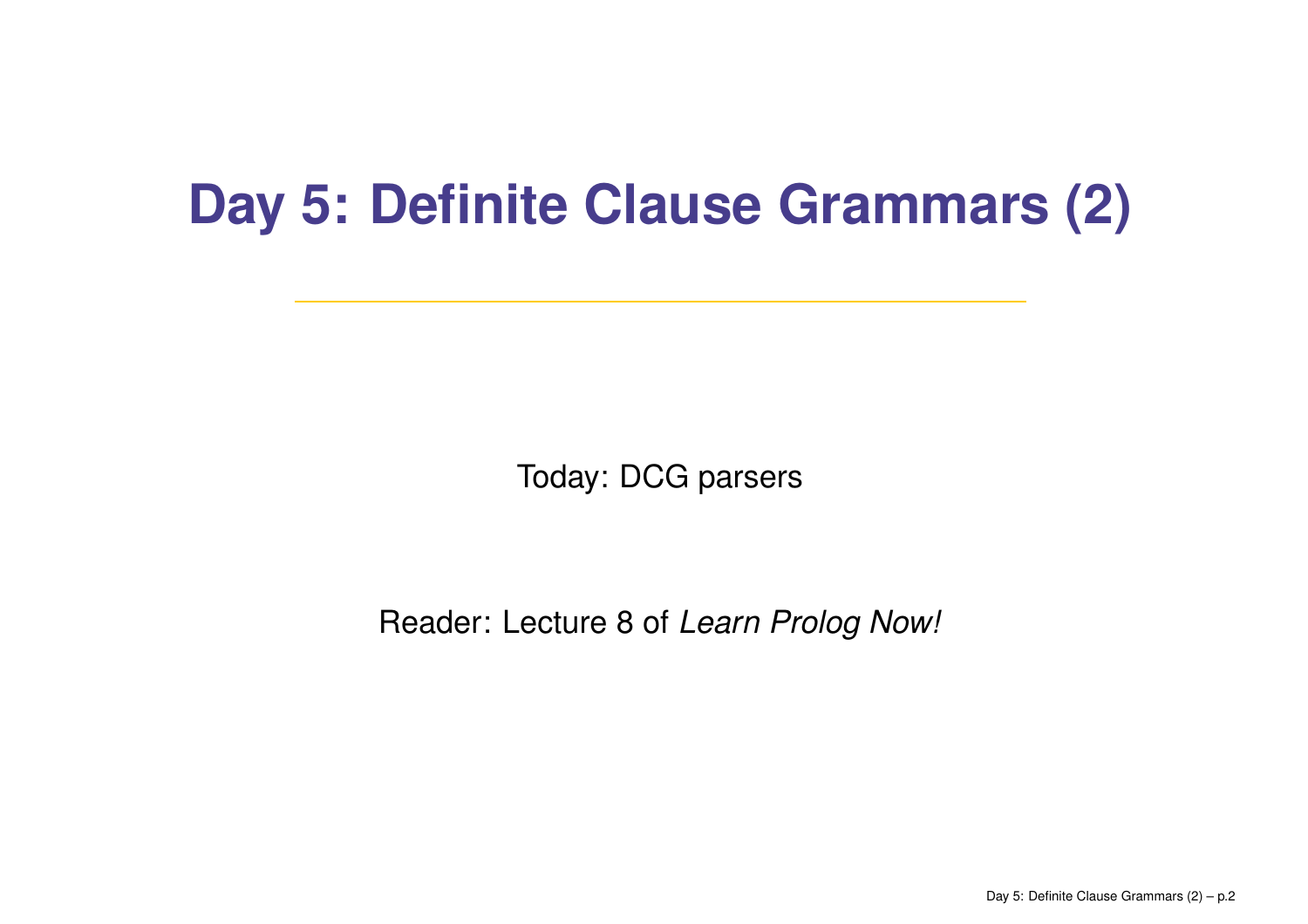## **Recognizers vs. Parsers**

 $\sf{ls}$  this [the, bride, kills, bill]  $\sf{a}$  sentence?

recognizer: yes

parser: yes, and its structure is

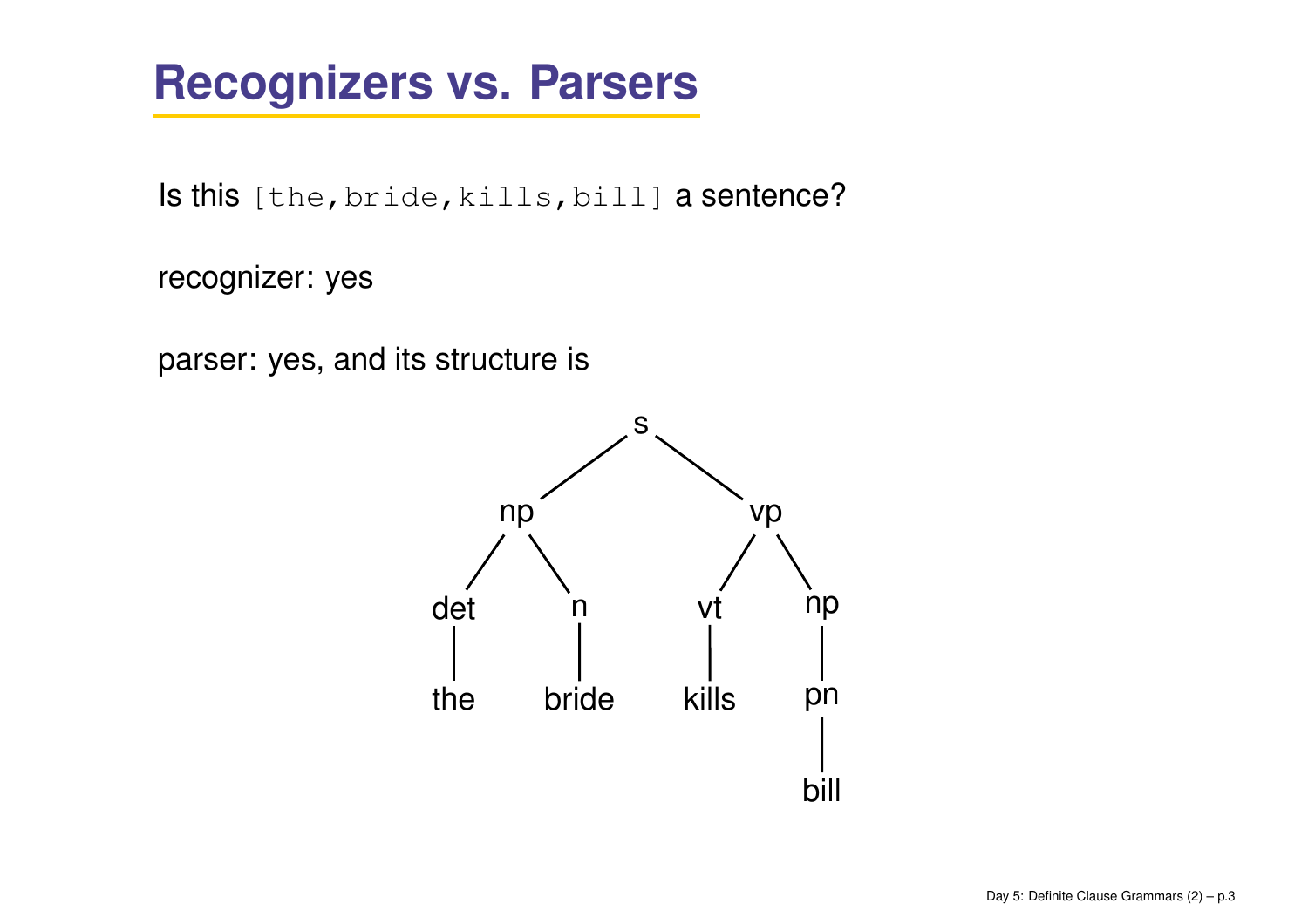### **Parse trees as complex terms**

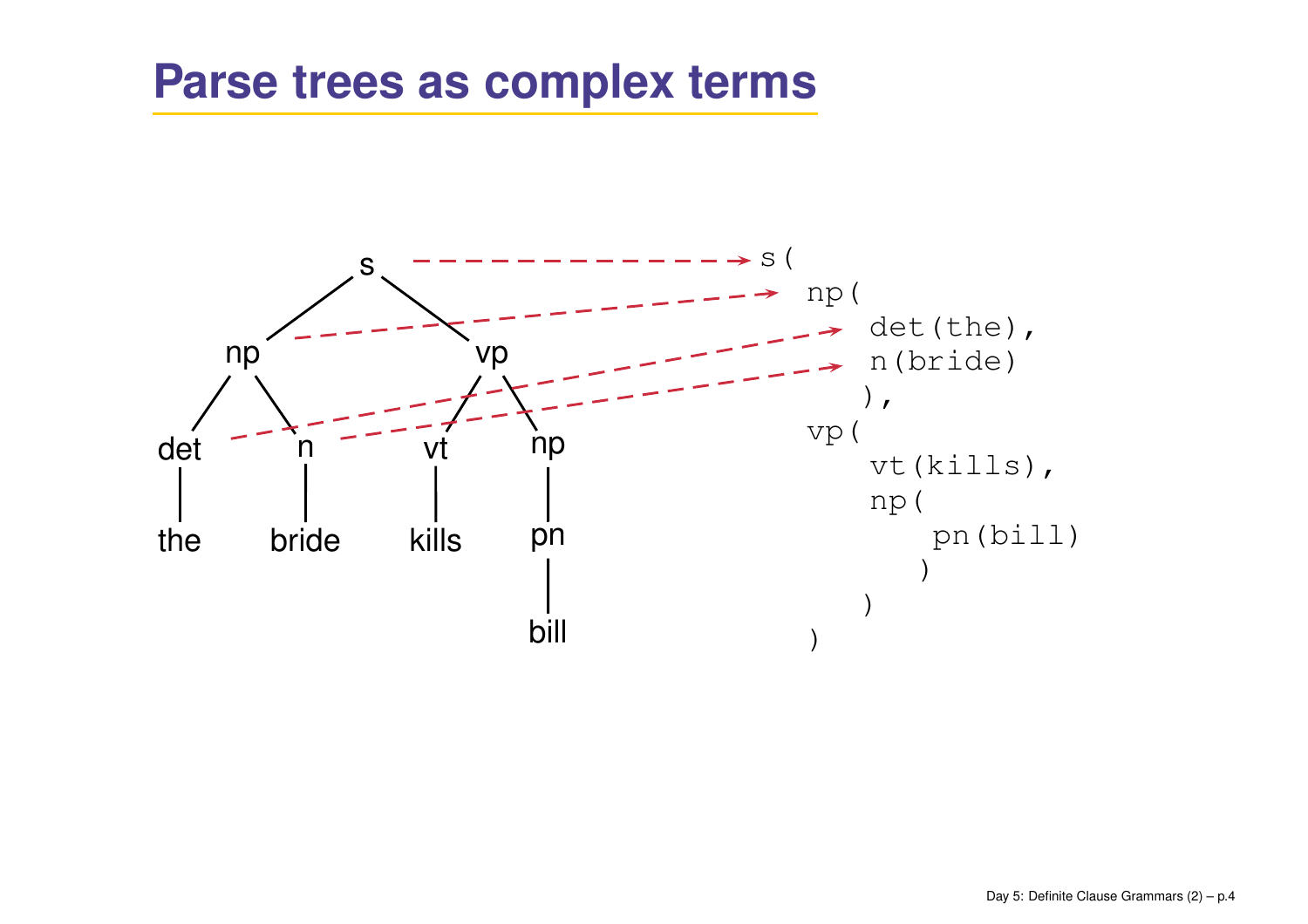### **Constructing the parse tree**

- $s \rightarrow np, vp.$  $S(S(NPT, VPT))$  --> np(NPT),  $VPT$ ).
- $np \rightarrow det, n.$   $np(np(DetT,NT)) \rightarrow -\rightarrow det(DetT), n(NT).$
- $np \rightarrow pn$ .  $np(np(PNT)) \rightarrow -\rightarrow pn(PNT)$ .
- vp  $\left(\forall p \in V \right)$ .
- vp  $\rightarrow$  vt, np. vp(vp(VtT,NPT))  $\rightarrow$  vt(VtT), np(NPT).
- n --> [bride].  $n(n(bride))$  --> [bride].
- $n \rightarrow$  [nurse].  $n(n(nurse))$  -->  $[nurse]$ .
- $det \leftarrow > [the]$ .  $det(det(the)) \rightarrow [the].$
- pn  $\left[-\right]$   $\left[\text{bill}\right]$ . pn(pn(bill))  $\left[-\right]$  [bill].
- vi --> [whistles]. vi(vi(whistles)) --> [whistles].
- vt --> [kills]. vt(vt(kills)) --> [kills].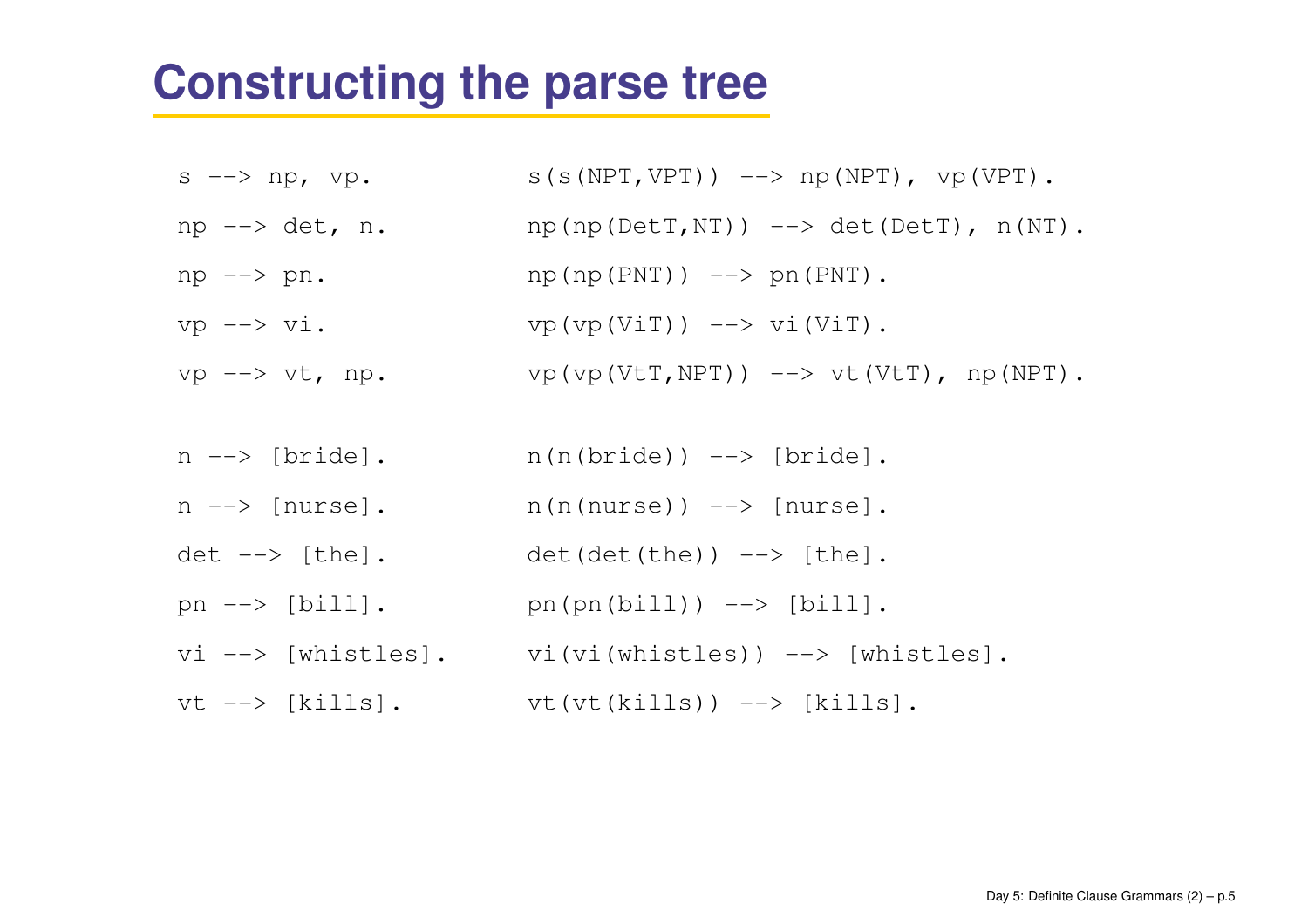